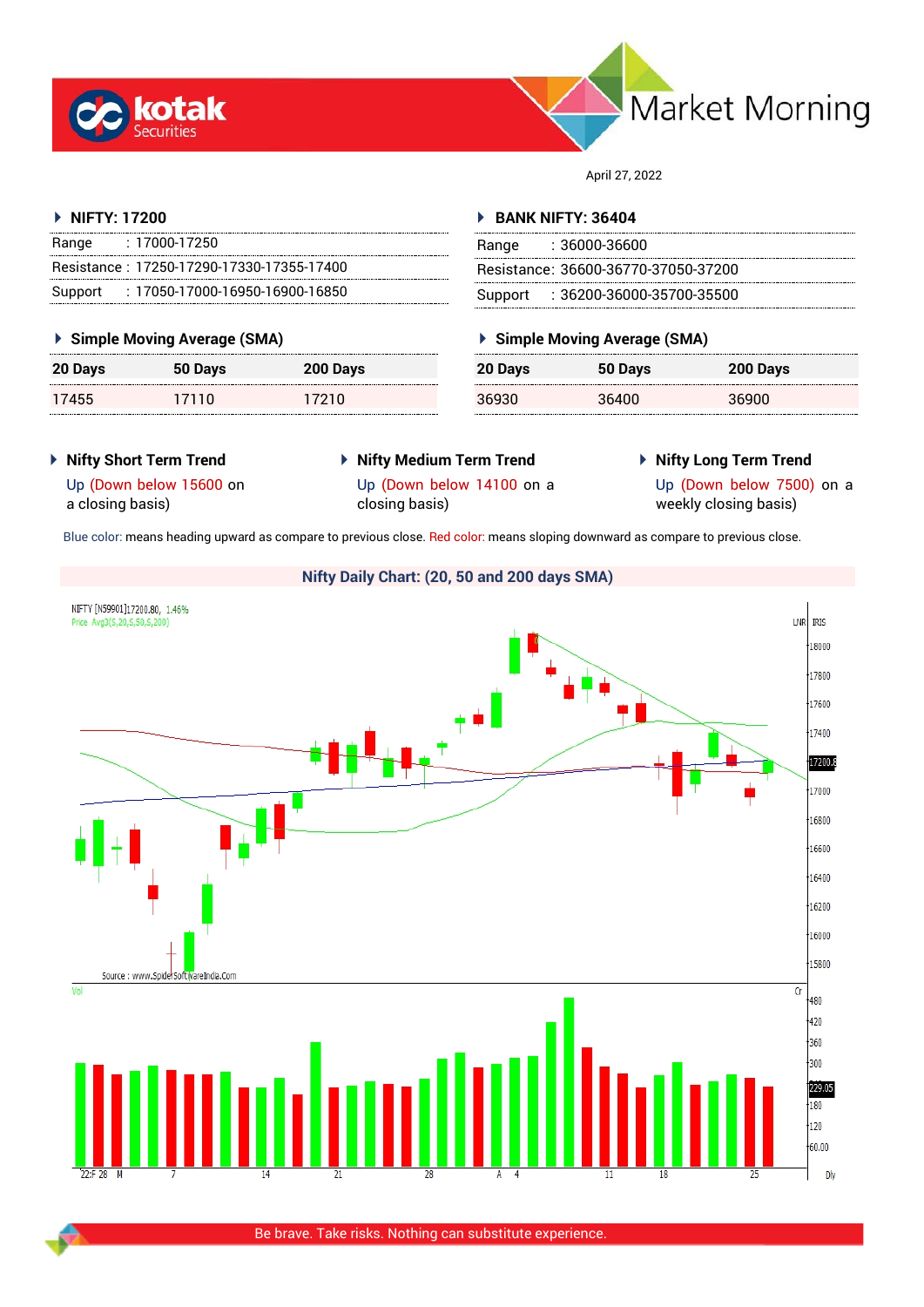# **Market Analysis**

Sensex was up 776 points. Among sectors, all major sectoral indices were trading in the green but Nifty-Reality **Nifty/Sensex Daily View:** Benchmark indices jumped sharply on Tuesday, with Nifty closing up 246 points while and Energy indices were the biggest gainers. Technically, the index once again reclaimed the 17000/57000 mark and managed to close above the 50 days SMA, which is quite positive. After a promising pullback rally, the index is trading near the 200-day SMA. For short-term traders, the support has shifted from 16800/56700 to 17000/56700. We think the intraday formation is positive and it is moving towards 17300-17350/57600-57800. On the other hand, if the index trades below 17000/56700, a quick intraday correction would be more likely. Below the level of 17000, the Nifty may retest the level of 16900-16800/56400-56000.

Nifty will open again in the opposite direction today due to heavy weakness in global equities. Technically, we feel that our markets are trading in the oversold territory before the monthly expiration of F&O contracts; we should see a rebound after opening low. To keep a trading long position, place the final stop loss at 16800.

# **RATING SCALE (PRIVATE CLIENT GROUP)**

| <b>BUY</b>             | -                        | A condition that indicates a good time to buy a stock. The exact circumstances of the signal will be determined by the indicator that an<br>analyst is using.  |
|------------------------|--------------------------|----------------------------------------------------------------------------------------------------------------------------------------------------------------|
| SELL                   | $\overline{\phantom{0}}$ | A condition that indicates a good time to sell a stock. The exact circumstances of the signal will be determined by the indicator that an<br>analyst is using. |
| <b>Stop Loss Order</b> | $-$                      | An instruction to the broker to buy or sell stock when it trades beyond a specified price. They serve to either protect your profits or<br>limit your losses.  |

## **FUNDAMENTAL RESEARCH TEAM (PRIVATE CLIENT GROUP)**

Head of Research Auto & Auto Ancillary Transportation, Paints, FMCG Banking & Finance [shrikant.chouhan@kotak.com](mailto:shrikant.chouhan@kotak.com) arun.agarwal@kotak.com agarwal.amit@kotak.com Hemali.Dhame@kotak.com

**Jatin Damania Purvi Shah Rini Mehta K. Kathirvelu** Metals & Mining, Midcap Pharmaceuticals Research Associate Support Executive jatin.damania@kotak.com [purvi.shah@kotak.com](mailto:purvi.shah@kotak.com) rini.mehta@kotak.com [k.kathirvelu@kotak.com](mailto:k.kathirvelu@kotak.com) +91 22 6218 6440 +91 22 6218 6432 +91 80801 97299 +91 22 6218 6427

**Sumit Pokharna** Pankaj Kumar Oil and Gas, Information Tech Construction, Capital Goods & Midcaps sumit.pokharna@kotak.com pankajr.kumar@kotak.com +91 22 6218 6438 +91 22 6218 6434

+91 22 6218 5408 +91 22 6218 6443 +91 22 6218 6439 +91 22 6218 6433

**Shrikant Chouhan Arun Agarwal Amit Agarwal, CFA Hemali Dhame**

**TECHNICAL RESEARCH TEAM (PRIVATE CLIENT GROUP)**

**Shrikant Chouhan Amol Athawale Sayed Haider**

[shrikant.chouhan@kotak.com](mailto:shrikant.chouhan@kotak.com) [amol.athawale@kotak.com](mailto:amol.athawale@kotak.com) Research Associate +91 22 6218 5408 +91 20 6620 3350 [sayed.haider@kotak.com](mailto:sayed.haider@kotak.com)

+91 22 62185498

# **DERIVATIVES RESEARCH TEAM (PRIVATE CLIENT GROUP)**

+91 79 6607 2231 +91 22 6218 5497 +91 33 6615 6273

**Sahaj Agrawal Prashanth Lalu Prasenjit Biswas, CMT, CFTe** [sahaj.agrawal@kotak.com](mailto:sahaj.agrawal@kotak.com) [prashanth.lalu@kotak.com](mailto:prashanth.lalu@kotak.com) [prasenjit.biswas@kotak.com](mailto:prasenjit.biswas@kotak.com)